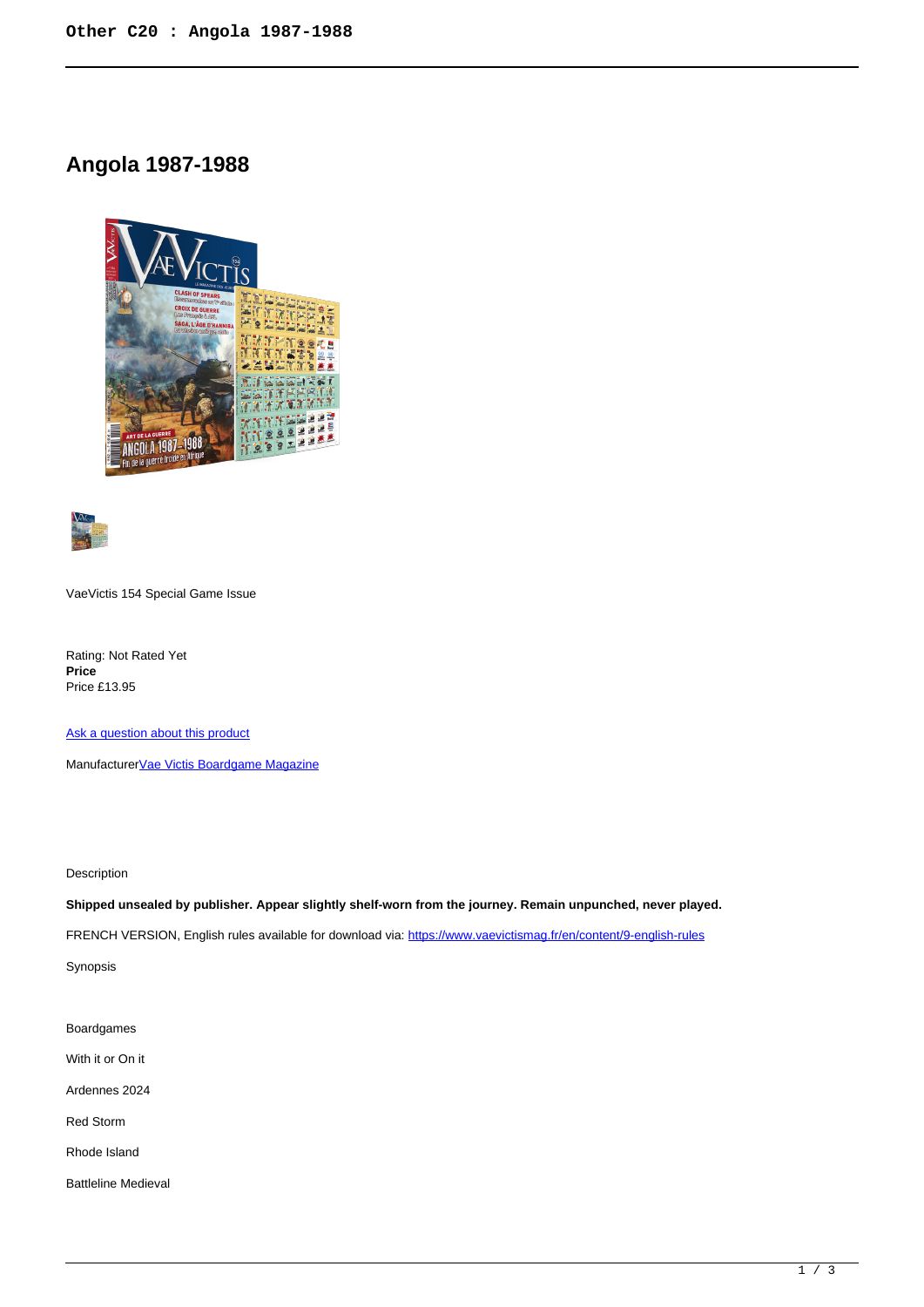Würm

- Great Crisis of Frederick II
- OP Serval
- Croix de Guerre

Scenarios

Advanced Squad Leader

Memory 44

Figurines

Rise of the Raj second part

Clash of Spears

Au contact ! Règle moderne française

Saga Hannibal

Saint Barthélémy avec Furor Mundi

Hobby

Des wargames pour former les futurs managers

Bouvines par le jeu

Extension La Fronde pour GRS

Art of war

Angola 1988 - End of the Cold War in Africa

Wargame with die-cut counters

Angola 1987-1988

The year 1987-1988 was a turning point in the war in Angola. Since 1975, a murderous civil war opposed two sides: the government with the single party, the MPLA, supported by the Soviet Union and Cuba, and Jonas Savimbi's UNITA, supported by the United States and the South African Republic. To break the stalemate, the government decides to launch operation "Greeting October" during the dry season. This operation would put an end of the conflict by seizing UNITA's capital, Jamba, located in the southeastern corner of the country. But, they hadn't counted on the armed South African forces (SADF) and their game-changing "modular" and "hooper-packer" operations. Swept along the Lomba River, the government forces withdrew to the small town of Cuito Cuanavale where they were besieged for several months.

Faced with this situation, the Cuban government (and Fidel Castro) launches Operation "31st Anniversary" to push back the South African forces and ensure the survival of the regime. Without Moscow's support, a great airlift was dispatched with the Cuban contingent of more than 50,000 men, enabling the city of Cuito Cuanavale to resist, the SADF to be pushed back beyond the Namibian border.

Playing the diplomatic card under the aegis of the UN, the situation was re-established. During the accords in New York in December 1988, the joint departure from Angola of the Cubans and the South Africans enabled the independence of Namibia. More long term, by weakening the politico-military apparatus, these accords opened the path at the end of Apartheid for Nelson Mandela to come to power.

Like Fidel Castro, will you succeed in exiting a war with honour and ensuring the survival of the government of the MPLA ? Will you succeed in ensuring your control over Angola and maintaining Apartheid in the South African Republic?

Difficulty : 6 / 10

Solo-playability : 4 / 10